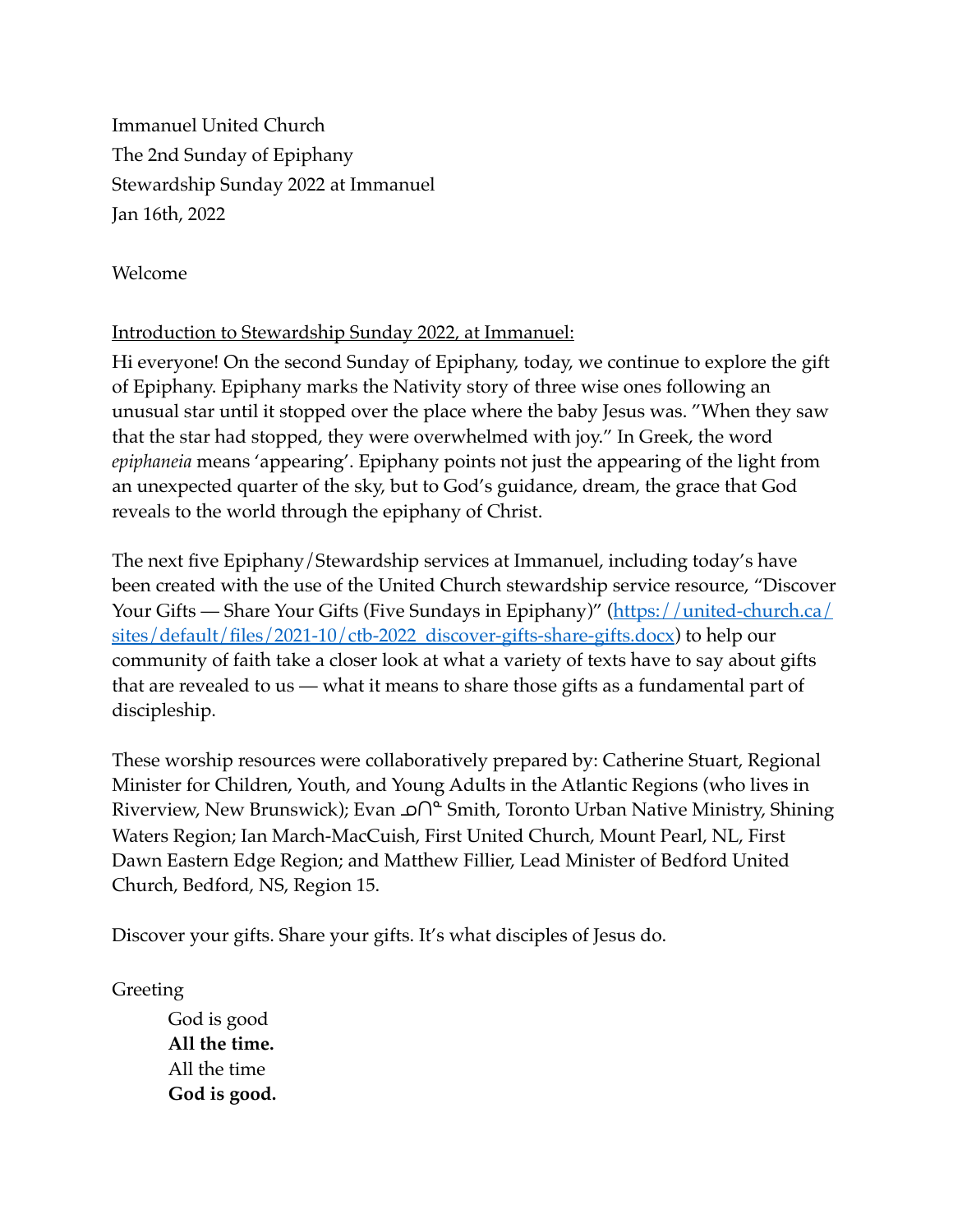Settler Acknowledgement of Our Commitment to Truth and Reconciliation

Long before my people journeyed to this land, Indigenous people were here (*Anishinaabeg, Cree, Oji-Cree, Dakota and Dene peoples, and on the homeland of the Métis Nation*), and they received from their Elders an understanding of creation and of the Mystery that surrounds us all that was deep, and rich, and to be treasured. When they shared their vision, my people did not hear. My people tried to force Indigenous peoples to be like us, and, in so doing, we helped to destroy the vision that made them what they were.

We are in the midst of a long and painful journey as we reflect on the cries that our church did not or would not hear, and how we have behaved as a church. As we travel this difficult road of repentance, reconciliation, and healing, we commit ourselves to work toward ensuring that we will never again use our power as a church to hurt others with attitudes of racial and spiritual superiority.

We pray that all Indigenous people will hear the sincerity of our words today and that they will witness the living out of our apology in our actions in the future.

Lighting of the Christ Candle:

We light this candle, honouring the One who said "I am the Light."

Call to Worship (based on Isaiah 43:1–7)

Come in, hearing these words:

**Do not fear, for I have redeemed you.**

Come in, knowing these words to be true:

**I have called you by name, you are mine.**

Come in, feeling these words in your bones:

**You are precious in my sight.**

We come to worship, hearing, knowing, feeling the love and wonder of our God.

Opening Prayer:

**God of gifts that transform, we gather in awe and wonder at the ways in which you name us. Throughout time and space, you have called to our spiritual ancestors, naming them and renaming them as your people, to live in delight at being yours.** 

**Today, you continue to call to us, naming and renaming us, that in our quest for delight, we might see in us what you see, and share that splendour with the world.**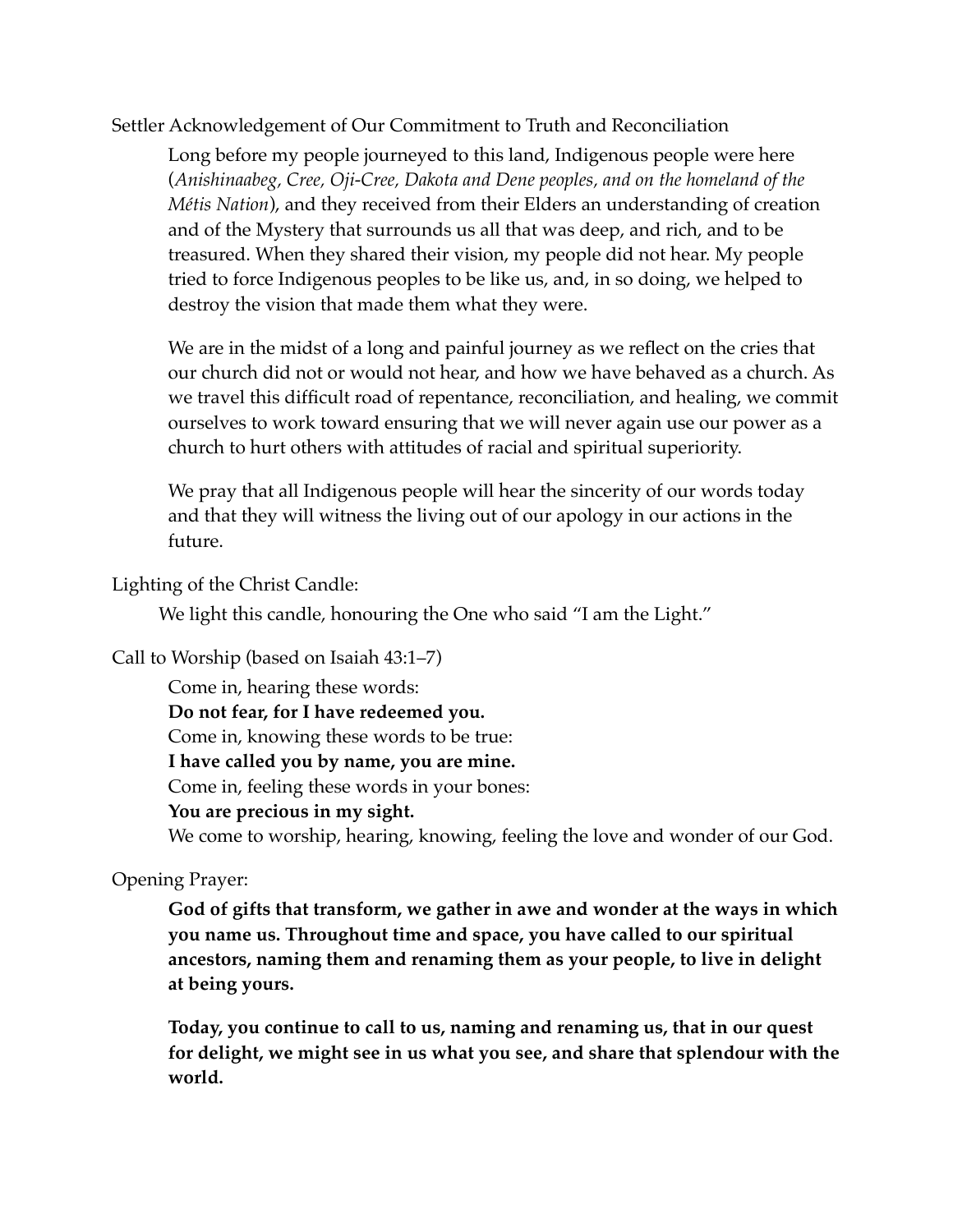**May this time of worship help us to hear our names, that we might remember that your goodness lives in us and calls us forth to be members of your family, your creation. May your Spirit rest upon us now as it rested upon Jesus. In humility, we ask these things in Jesus' name.**

Hymn: VU 82 *A Light Is Gleaming* 

Exploring the Epiphany Box:

Happy New Year, Immanuel friends!

Have you ever looked up and found stars in the winter night sky?

Let's open today's Bible Story, in Children's Spark StoryBible, page 204.

In the story, Three Wise Men found a very special star and decided to follow it. They knew it was a sign from God to tell them where the baby Jesus was born. Travelling far was not easy, but they were excited to meet the baby Jesus inperson. So they travelled together, following the star, and when the star stopped they found Jesus, Mary, Joseph in Bethelem! They were overwhelmed with joy. The three wise men greeted baby Jesus and gave him the gifts they brought from their homeland: gold, myrrh, frankincense.

Today's story is called Epiphany. Can you say it with me? E-pi-pha-ny! Epiphany means the light has **appeared!** The light is shown to us! Jesus, the light of the world, the light in the world, is shown to us! "Jesus was God's promise born for us, a gift to all people!" Just like that, each of you, every child of God is a gift to the world.

Within a few weeks, Immanuel United Church would like to send you a gift, the Epiphany Box. I wonder what you will find in it. We hope you like them.

Ding dong!

(Jah-bi delivers the Epiphany Box to Ha Na.)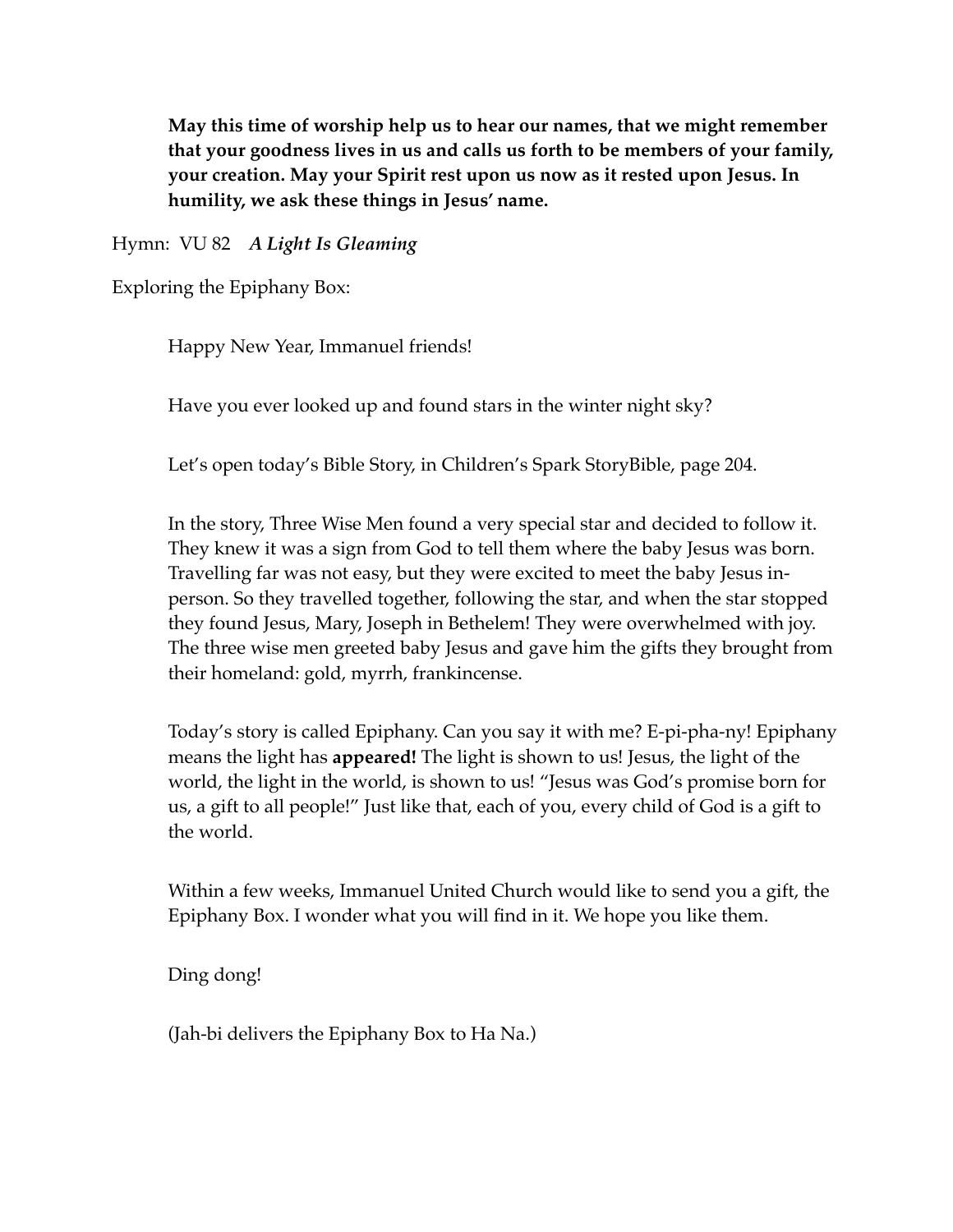Wow! This is a very pretty box. It says "Epiphany Box". I see stars on the wrapping paper. I like the bows and the ribbon. I wonder what I will find in it."

(Looking at the camera) What do you think is inside of such a pretty box?

## Song: *This Little Light of Mine*

*This little light of mine, I'm gonna let it shine. This little light of mine, I'm gonna let it shine. This little light of mine, I'm gonna let it shine. Let it shine, let it shine, let it shine.*

Imagine the kind of world we would have if we thought of all gifts and all giving as being extraordinary because they remind us that all we have is a gift from God to be shared with each other?

How would sharing this gift remind others that they, too, are a gift?

Scripture: Luke 3:15–17, 21–22

As the people were filled with expectation, and all were questioning in their hearts concerning John, whether he might be the Messiah, John answered all of them by saying, 'I baptize you with water; but one who is more powerful than I is coming; I am not worthy to untie the thong of his sandals. He will baptize you with the Holy Spirit and fire. His winnowing-fork is in his hand, to clear his threshing-floor and to gather the wheat into his granary; but the chaff he will burn with unquenchable fire.'

Now when all the people were baptized, and when Jesus also had been baptized and was praying, the heaven was opened, and the Holy Spirit descended upon him in bodily form like a dove. And a voice came from heaven, 'You are my Son, the Beloved; with you I am well pleased.'

The Choir Anthem: *Prepare Ye the Way of the Lord*

# Reflection: The Gift of Affirmation

Today's reading describes a beautiful moment of affirmation. It invites a visualization: water, flowing in the river; Jesus, as he is baptized and prays, is immersed in the water, and the Holy Spirit descends upon him in the bodily form of a dove. Perhaps the people there are seeing the Spirit in the shape of a dove by the illumined illusion that the bright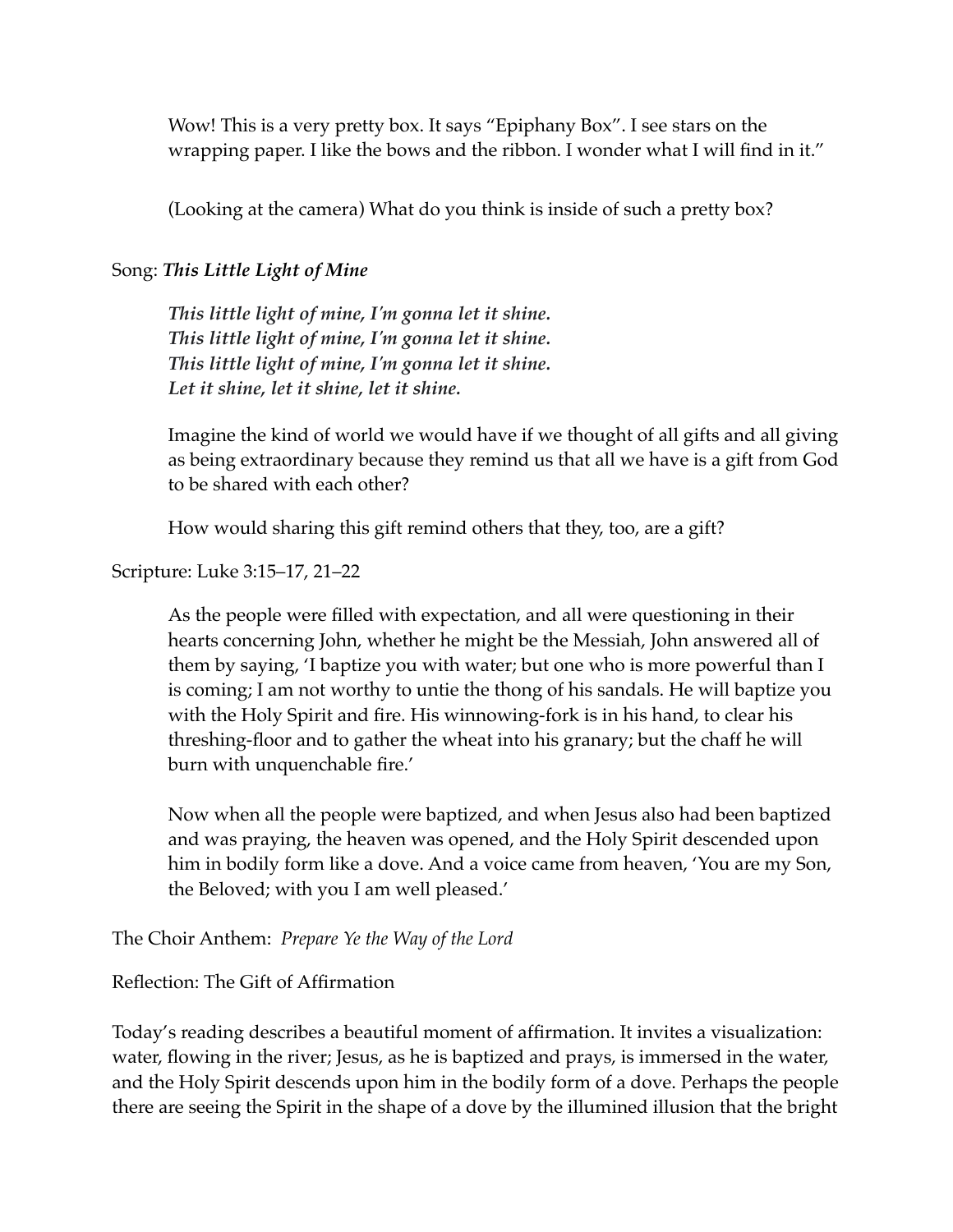and splendid sunshine creates as it blinds their reality-bound eye-sight as it becomes a spiritual one. Not only visualization, today's scripture employs a Dolby Audio Stereo from heaven. The Creator affirms the identity of Jesus in voice, saying, "You are my Child, the Beloved; with you I am well pleased." This statement conveys three elements: the relationship of Jesus and the Creator is familiar, of the parent and the child. The love between them is affirmed to be true: To each other, they are the Beloveds. The third element is that we will find many more affirming moments in which God will be "well pleased" with Jesus, who he is and what he does. The affirmation expressed here creates anticipation and curiosity among us to witness who Jesus is and what his ministry will be like. It is an exciting introduction to Jesus' ministry.

Affirmation is a very active form of action that does not just express approval, nodding or saying yes to someone or a situation. It is more than that. It also enables, invites and helps us anticipate the potential and goodness to be shown, to grow and to influence others. The baptism of Jesus does that in today's Gospel. God is in the very positive state of being pleased, dreaming, promising that God's vision and love for the world is going to bloom like well-leavened bread which will feed God's people through Jesus, the Christ.

Today's Gospel is the song of affirmation at Jesus' baptism. Baptism is about affirming that there is something sacred about life and that a piece of that sacred goodness is found deep within us. It acknowledges a new beginning, as did the birth of Jesus. We hear the affirmation in the words "You are my Child, the Beloved, with you I am well pleased" (Mark 1:11). The words of affirmation, the gift of affirmation is spoken to us as well as to Jesus.

These words affirm the life within and that it is good. When God affirms us, we can affirm others — just as when Jesus was affirmed by God so that he could do the same. When we feel affirmed, we feel as though we can be part of the community in all of its aspects, such as stewardship and discipleship. When we feel affirmation, we can give of ourselves and go deeper into our faith because we feel safe to do so.

In our baptism, as in the baptism of Jesus, we celebrate that we are loved—a love that comes before anything we may have done and anything we have yet to do.

Baptism, as an opportunity to affirm one another, is what was at the beginning of Jesus' ministry, the mark of a new beginning. A new birth. When we are blessed to be in the presence of one who is being baptized, we also remember our own goodness and we recall that God affirms us every morning that we open our eyes and see the goodness that is God's world.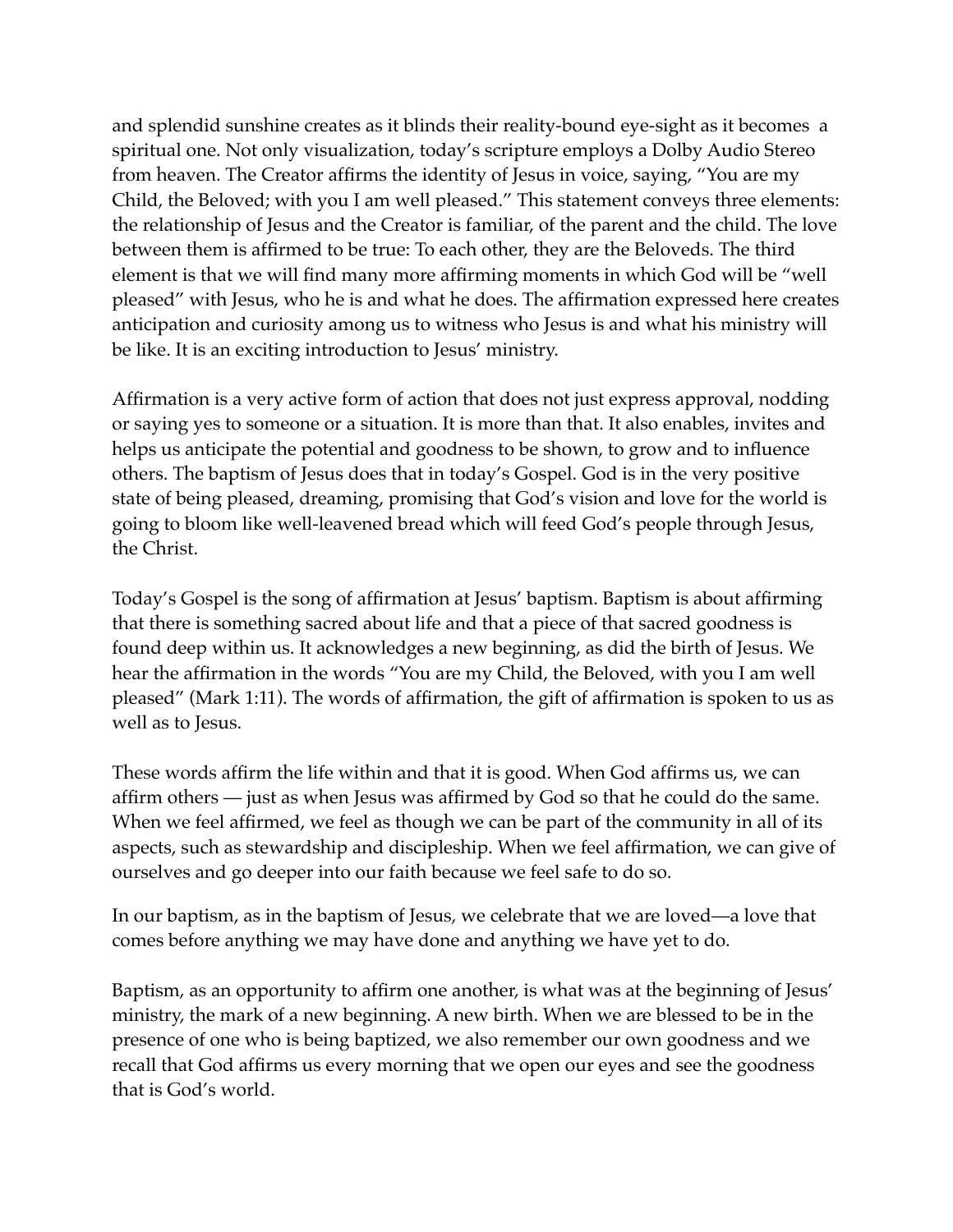This year, Immanuel's Stewardship Campaign will go side by side with the evolvement of the season of Epiphany.

What do we expect a gift of Epiphany to be? Is the gift something we want or something we need? Do we expect it to be fancy like the wrapping (i.e. the gift box of Children's Time)? In both giving and receiving a gift, we are changed when we are grateful. Just as the lives of the Magi were changed by giving their best gifts to Jesus (Why does a baby need myrrh anyway?), so our lives are changed when we give the best of what we have. When we see gifts like water as gifts that change us, we are transformed and can see that these gifts are for everyone.

What are/would be/could be the gifts of Epiphany for you, for our faith community, Immanuel, and for the world? Let us continue to discover, affirm, and share in this season of Epiphany. As a baptizing church, loved and affirmed by God, we too are called to the journey of Magi, the journey of affirmation, the journey of stewardship and discipleship, to generously share what we have, in gratitude to God.

May it be so. Amen.

Commissioning/Blessing of the Finance Committee/Stewardship Team with the virtual Laying on of Hands:

**May your work on behalf of Immanuel community of faith be fruitful. May generosity pervade every area of our lives; of your lives. May we find new ways to share abundantly with our neighbours. We are grateful for your caring, your vision, and your leadership.** 

**Thank you.** 

**May you be blessed and held in God's grace as you hold the vision for this campaign. Amen.**

Hymn: MV 161 *I Have Called You By Your Name* 

Stewardship Story: Worship Cluster

Worship at Immanuel is central to us as a congregation and each of us has a part to play whether we are on online, in person or at home. For most of the year we were worshipping on zoom until the fall when we felt it was safe to meet as a congregation due to vaccinations. This meant our greeters were all of you as you as you greeted each other on zoom each Sunday, you were the coffee makers as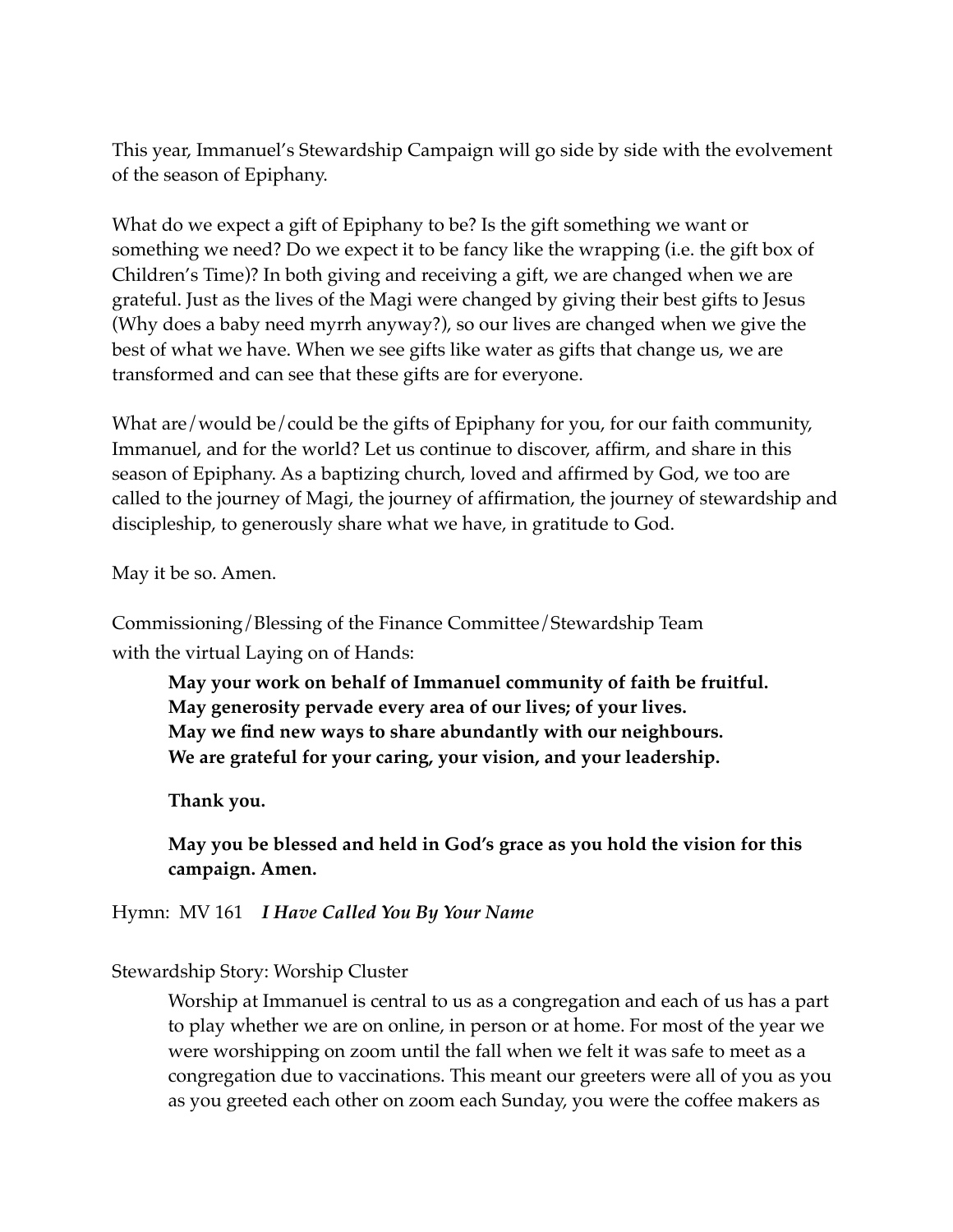you brought your own coffee (or other drinks) to worship, you were the ones to gather your own communion elements, you were the ones to send virtual hugs and you were the ones who were patient as we figured out the technology needed to have worship on line. You were the scripture readers, responsive readers and prayer writers. For those who were not on zoom, a delivery team delivered worship packages to help us all stay connected.

When we were able to gather in small groups, our choir was able to lead us with singing hymns and sharing the anthem with Peter's accompaniment by pre recording music to share on zoom. This enriched our worship experience. During lent, we explored Black History month and in May we explored Asian History month. In the fall, we started to gather in person and continued to offer worship on zoom. This required another learning curve for Ha Na and volunteers to figure out how to make both in person and zoom worship meaningful at the same time. To ensure the safety of our congregation, we required people who attended worship in person to show their QR codes which required a greeter or two at the door. At our Pre-Advent gathering we sang carols, made crafts and drank cider. Last year for Advent the Journey to Bethlehem labyrinth was created by a group of artists in our congregation. A highlight for Advent this year was we were able to experience the labyrinth in person as a group of volunteers created it for us in our sanctuary.

One thing Covid has shown us is that we are adaptable on short notice as we quickly changed from in person and zoom worship on Christmas Eve to just zoom worship for safety. We will continue to worship on zoom only and deliver worship packages until it is safe to meet again in person.

Worship, whether in person, online or at home, is what nurtures and sustains us at Immanuel. Thanks to the many hands who make this happen.

#### Offering Invitation:

Thank you, Worship Elders, choir members and music leaders, volunteers and all who have participated in worship in many ways. We are indeed recipients of God's grace and generosity. God loves us and affirms us. But, in receiving, we are also called to give, to share, and to live lives of gratitude. Baptism reminds us that ordinary gifts can do extraordinary things. Baptism inspires us to use our gifts not knowing how they might transform. Our offerings of time, talent, and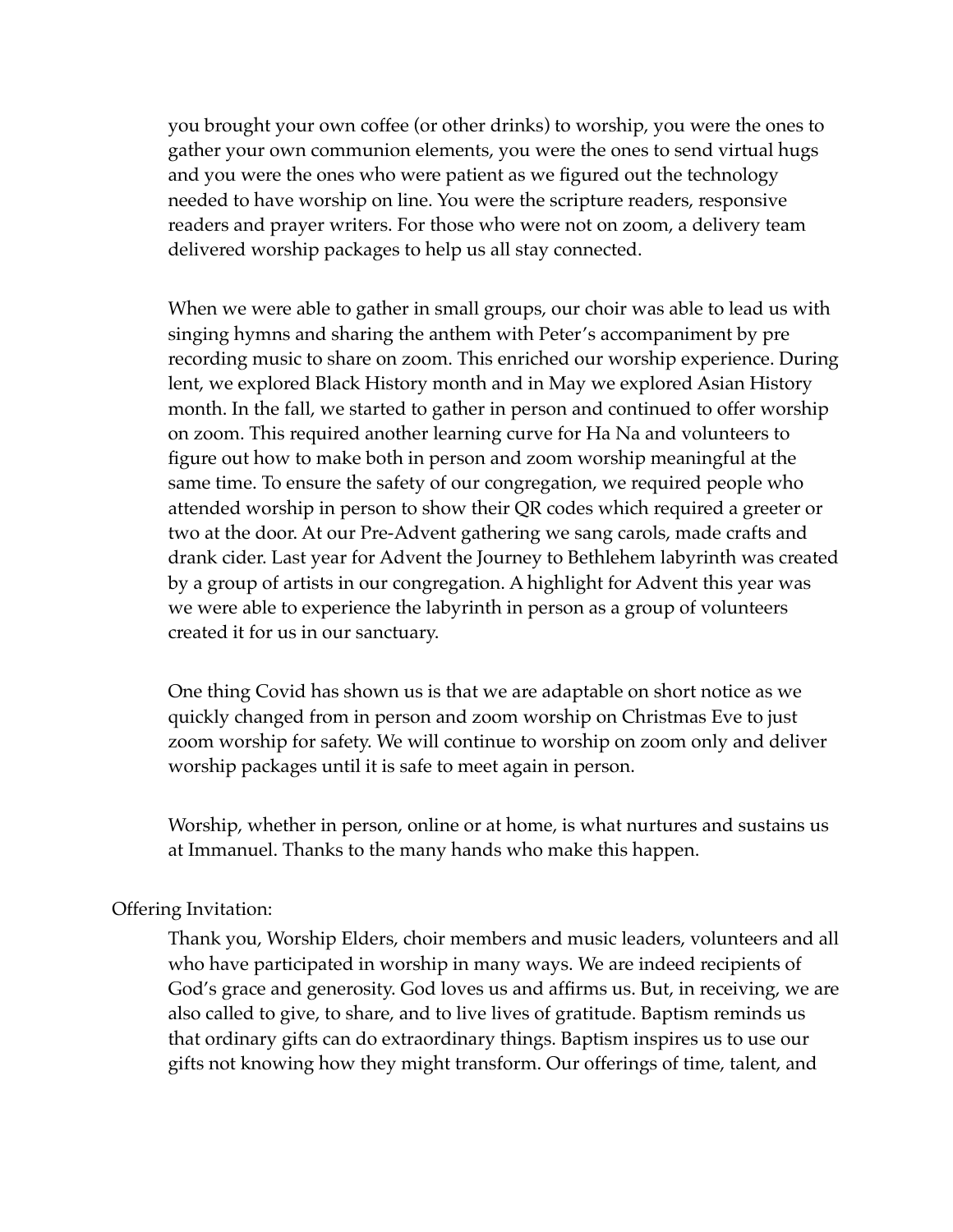money will gratefully be received. Now is the opportunity to share your gifts to further the work of Immanuel United Church and the Spirit's task.

Introducing Immanuel's Mission and Service Enthusiast and the first M & S video:

## **Please watch: Every person is a Super hero: Esbikenh's story**

### **([https://youtu.be/FUGn8HlqDMs\)](https://youtu.be/FUGn8HlqDMs)**

MV 191 *What Can I Do?* 

**What can I do? What can I bring?**

**What can I say? What can I sing?** 

**I'll sing with joy. I'll say a prayer.** 

**I'll bring my love. I'll do my share.** 

(followed by)

MV 196 *We Will Take What You Offer* 

**We will take what you offer, we will live by your word;**

**We will love one another and be fed by you, God.** (X2)

Prayer:

**Gracious God, bless what we offer this day. These gifts, though ordinary, are given in response to your extraordinary love for us. Through your Spirit, may these gifts be transformed to reveal your extraordinary love and may your love be shared in all that we say and do. Amen.** 

Prayers of the People:

God of Mystery and Light, we come to you this day in awe and wonder at your beauty and your ability to create and recreate all that swirls around us.

You call us to be in covenant with you—to know and receive your love and to give it back to all creation, to each other, and to you. Envelop us this day, surrounding us in the safety that is the knowledge that your Spirit is with us as we seek to follow the path of Christ.